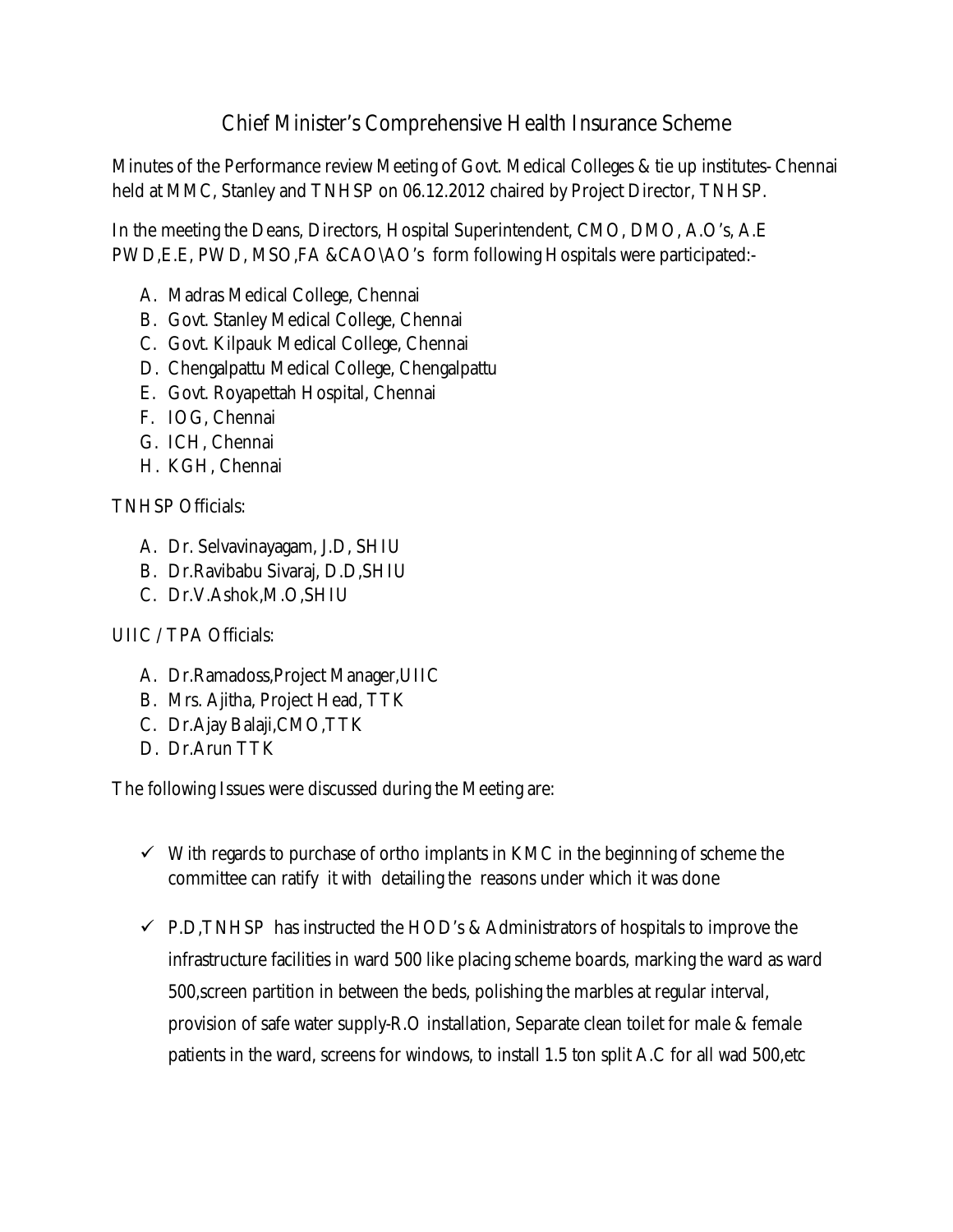- $\checkmark$  He has instructed to realign the beds & nursing station in a proper way so as to utilize the space more effectively. On inspection of ICU/CCU it was noticed that the electrical plug points and A.C are not maintained and the P.D has instructed to rectify the issues immediately.
- $\checkmark$  P.D, TNHSP also instructed the HOD's those who are not yet created the ward, to identify and improve the infrastructure of the Ward 500 as per the guidelines given in the G.O No 127- Guidelines for Creation Of Insurance Ward & Maintenance of Accounts Dt- by requesting the PWD to give estimate based on their committee resolution and to deposit the money to PWD and to do as "Deposit work".
- $\checkmark$  For MMC, the Hospital Superintendent is instructed to allot some of the pay wards to scheme pts and to convert the wards to special ward 500.
- $\checkmark$  The Deans, HOD's of Medical college raised issues on delay/Stagnation of work given to PWD (both electrical & civil works) even after the amount was deposited from the claims money for creation/refurbishment of ward 500. So, In this regard PD has instructed the A.E & E.E PWD to do the pending work on which amount were deposited to PWD as top priority and to quicken the process and to finish the work as soon as possible in good manner.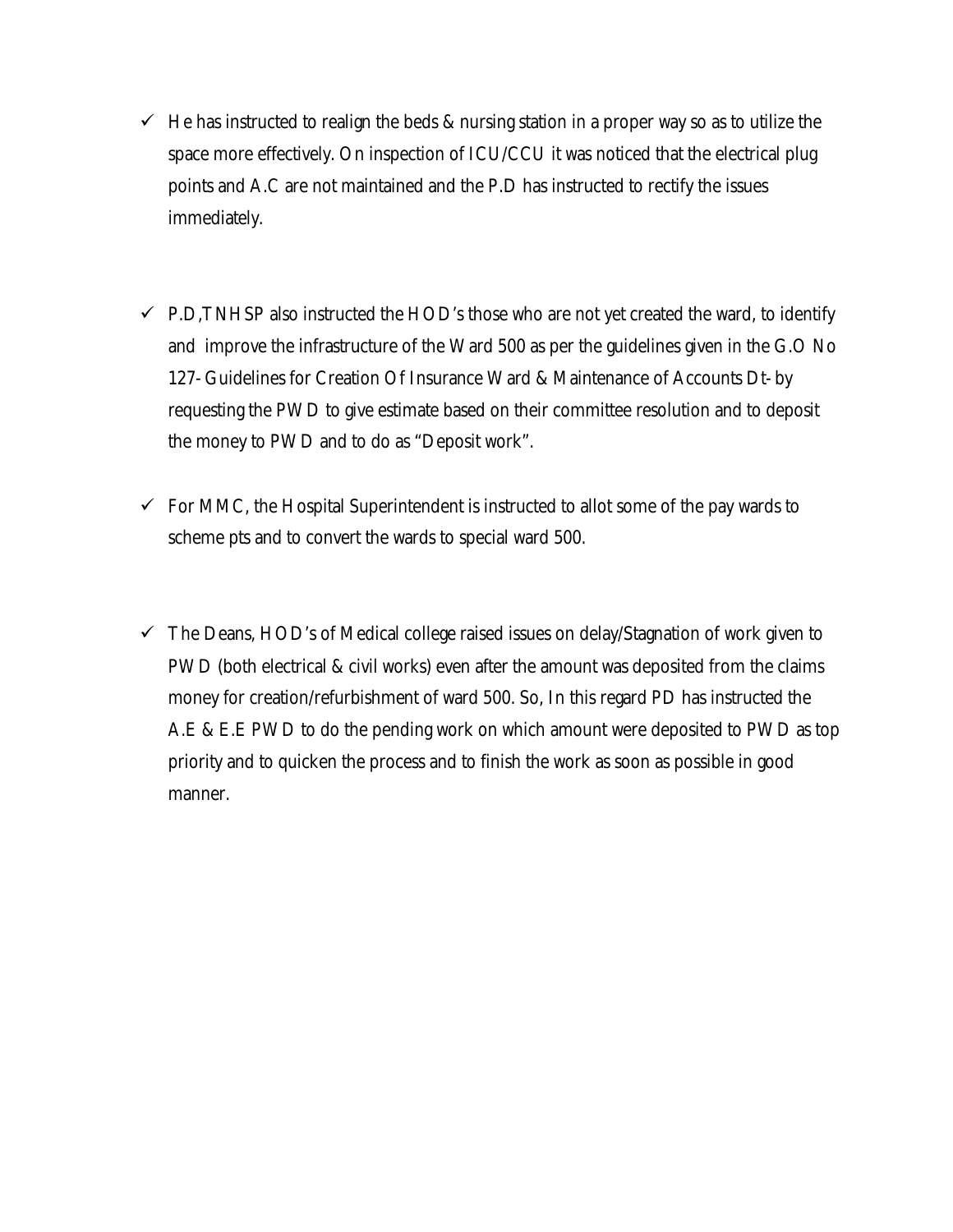| THE MONEY SPENT/ DEPOSITED IN PWD/TNMSC FOR CIVL<br>AND ELECTRICAL WORK IN MMC UNDER THE CMCHIS<br><b>SCHEME</b> |               |
|------------------------------------------------------------------------------------------------------------------|---------------|
| TNMSC DEPARTMENT AMOUNT DEPOSITED                                                                                |               |
| <b>DEPARTMENT</b>                                                                                                | <b>AMOUNT</b> |
| <b>VASACULAR</b>                                                                                                 | 1200000       |
| MEDICAL GASTERO ENTEROLOGY                                                                                       | 750000        |
| <b>HEPATOLOGY</b>                                                                                                | 6000000       |
| <b>UROLOGY</b>                                                                                                   | 2000000       |
| <b>GENERAL SURGERY</b>                                                                                           | 1600000       |
| <b>NEPHROLOGY</b>                                                                                                | 1050000       |
| <b>TOTAL</b>                                                                                                     | 12600000      |
|                                                                                                                  |               |
| <b>PWD DEPARTMENT DEPOSITED</b>                                                                                  |               |
|                                                                                                                  |               |
| <b>NEURO SURGERY</b>                                                                                             | 600000        |
| <b>VASACULAR SURGERY</b>                                                                                         | 600000        |
| <b>HEPATOLOGY</b>                                                                                                | 1792000       |
| ORTHO                                                                                                            | 200000        |
| <b>BLOODBANK</b>                                                                                                 | 182500        |
| UROLOGY                                                                                                          | 194000        |
| <b>TOTAL</b>                                                                                                     | 3568500       |
|                                                                                                                  |               |

 $\checkmark$  The professor Hematology & HOD, MMC given a proposal for creation /up gradation of Hematology Department for Rs 50,0000 to PD TNHSP for further processing

- $\checkmark$  He also insisted the HOD's & A.E /E.E PWD not to go for false ceiling in Ward 500.
- $\checkmark$  In regard to purchase of drugs & Equipment:
	- o Drugs & Consumables those available in TNMSC can be purchased from TNMSC only.
	- o If drugs/consumables/ equipment is not available with (NA)/NOC from TNMSC, can be purchased from the market at the rate fixed in the CPC.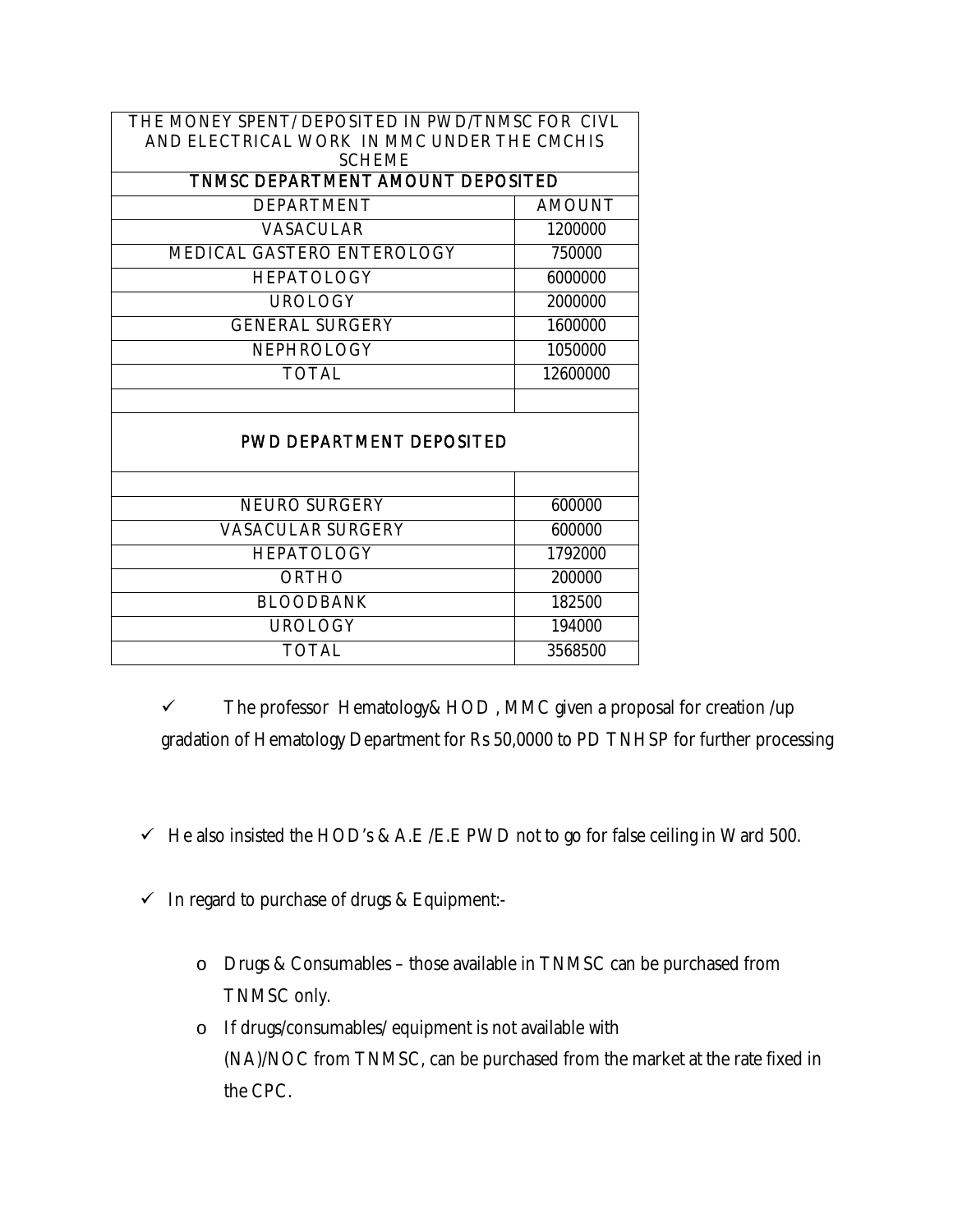- o Non CPC items can be purchased by calling for local quotation, (Rate Contact Agreement for 1 year may be adapted) under this agreement the hospital/ department can procure the items from the supplier at the same rate for a period of 1 year when needed.
- o If a particular company in the CPC is not supplying drugs/consumables even after the communication from your side along with Timeline to supply, then with the committee resolution the consumables may be purchased from local market. In this regard a letter may be sent to M.D, TNMSC to take action against the supplier.
- o In case of Emergency, the Department can purchase the drugs/consumables directly from the market by properly minuteing the reason in the committee, since the committee has no limitations as per G.O No:127.
- o For purchase of equipment :
	- Equipment cost < RS 5 lakhs estimate- can be procured by the Department head by calling tender as per procedures after getting resolution in committee .
	- If the equipment cost is > RS 5 Lakhs then the amount should be deposited to the TNMSC along with the Specifications required in the instrument and the copy of the letter to be sent to PD, TNHSP for follow up.
	- P.D has requested the heads of the department to submit your required equipment details with specification to TNMSC whenever they are planning to get equipments –which will be easy for the TNMSC to get the instrument.
- $\checkmark$  The HOD's to be given authority by the committee to do the following work once it is approved by the Committee headed by the Dean:
	- o like calling for tender for purchase of drugs & equipments not available in TNMSC/ CPC (as rate contract agreement model for a period of 1year), following the codal procedures
	- o To deposit money in PWD for Electrical & Civil works after requesting the estimate and to monitor the work done by the PWD Eng.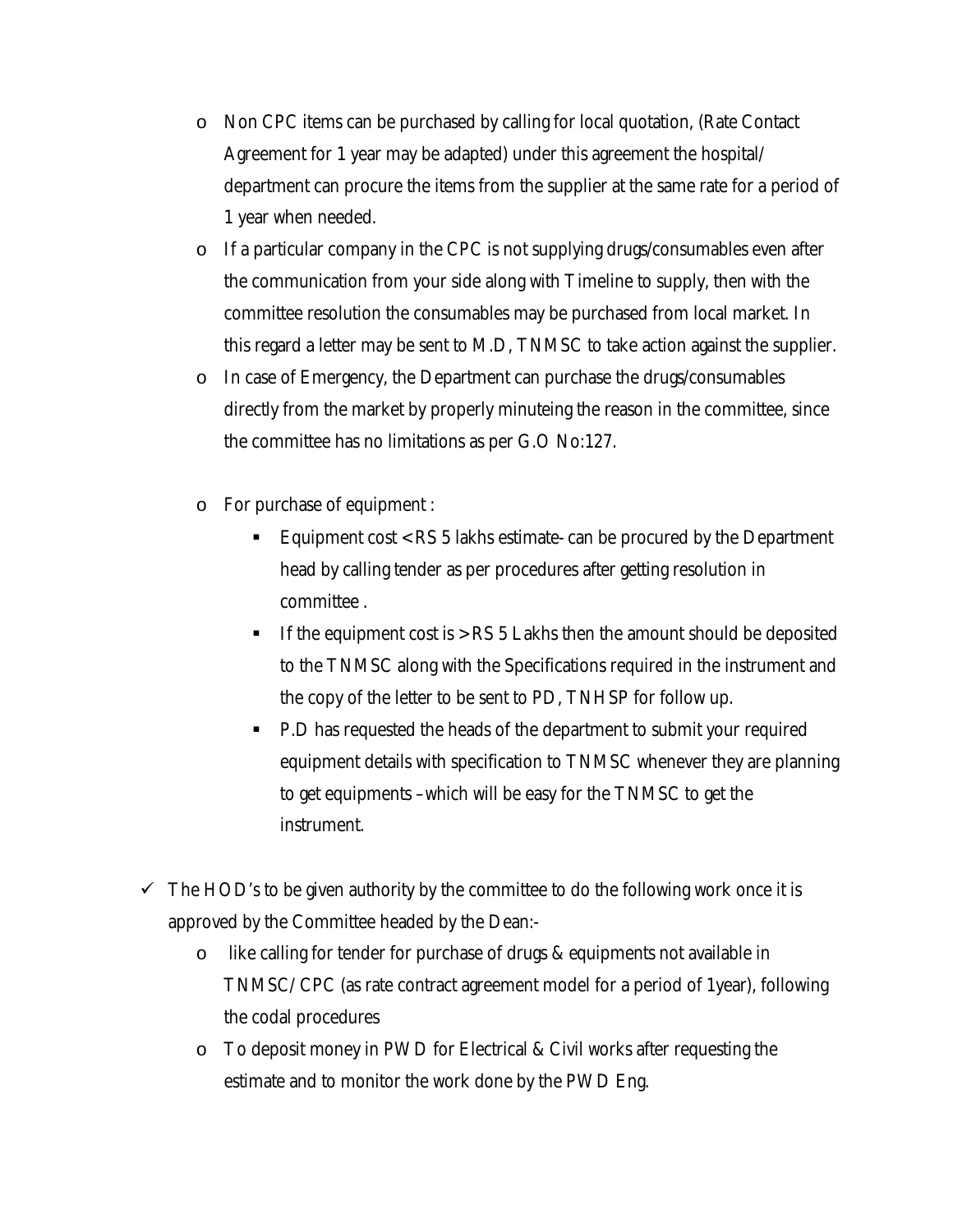- $\circ$  And any other work approved in the committee by authorizing the HOD of the concerned department.
- $\checkmark$  For the purpose of the work approved by the committee the ward manager with some commerce back ground to be appointed for all Ward 500, who may be utilized to track & update the work on day to day basis, maintenance of record, patient details, status of approval and claims details, expenditure details & liaison with various departments like PWD, Insurance Company, TNHSP etc.,
- $\checkmark$  P.D also informed the deans / HS/ HOD's with their local powers(i.e up to Rs:50000) they can do small refurbishment work and he also informed them to do work like providing screens for windows, marble polishing, Detergents, purchase of linen, pillows , chairs, mattress & cots etc by calling quotations with proper recording in the committee.
- $\checkmark$  He also instructed to appoint House keeper, Sanitary Worker, Multi-purpose Health Worker proportionate to the beds allotted in Ward 500 and also requested them to appoint :
	- o 1 Ward Manager
	- o 2 house keeper ,
	- o 2 Sanitary Worker &
	- o 2 MPHW -for every 30 bedded ward 500. (AS per G.O 127.)
- $\checkmark$  The Team Leader, DPO & CMO of the concerned TPA/UIIC are instructed to clarify the pre-auth & claims issues raised by the HOD's of 3 departments from MMC & Neurosurgery dept form SMC like unnecessary Need more info, approving amt less than the package rates, Claims cutting, pending unsettled claims, denial for procedures available in the scheme (stating as not covered) etc,.
- $\checkmark$  The HOD's are asked to send mail for above issues if unsettled and any issues related to CMCHIS to tnhealthinsurance@gmail.com or they can contact Dr.V.Ashok exclusively for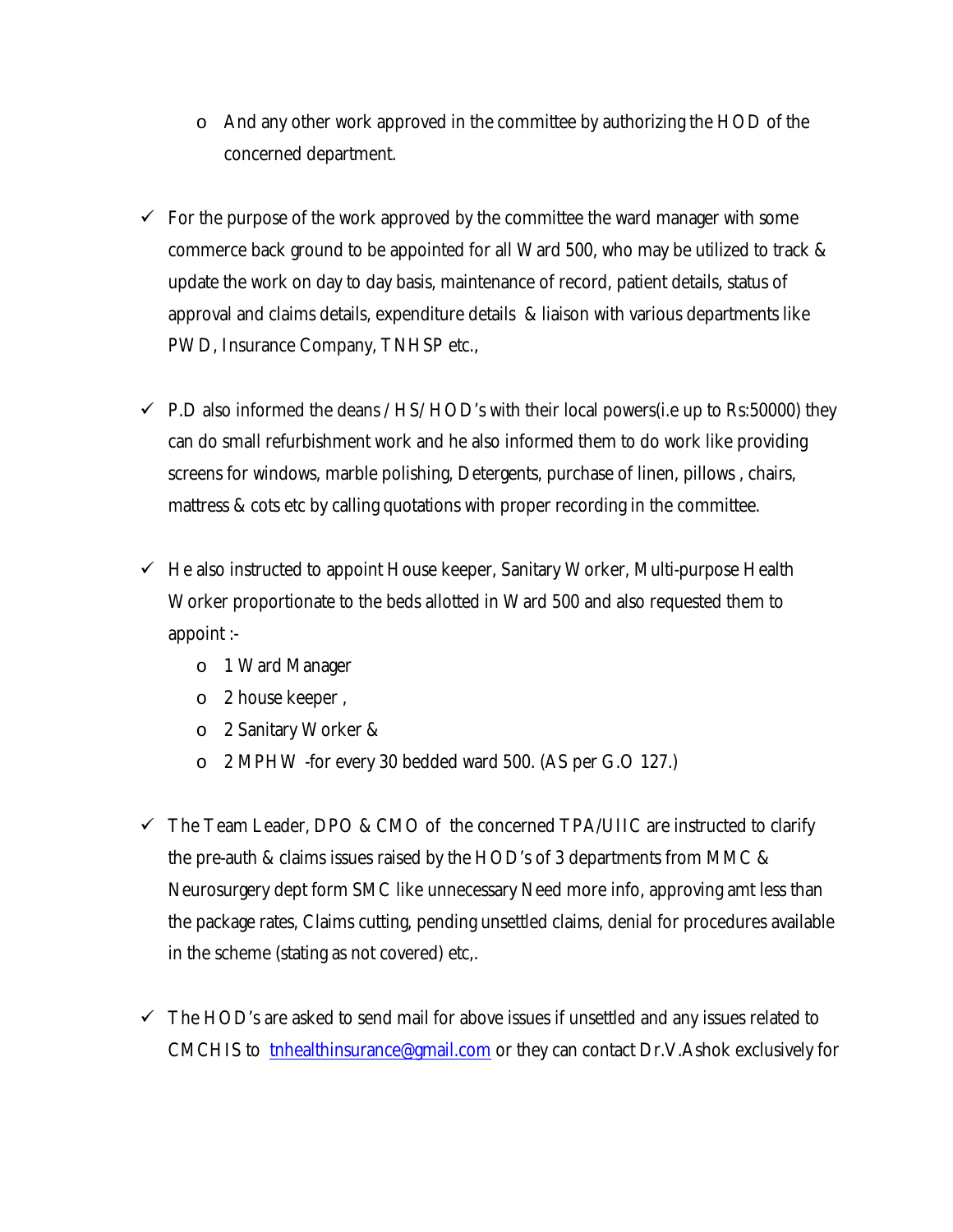placed in TNHSP for performance Monitoring & In charge officer for govt. hospital related issues under the scheme over phone- Mobile No-9445030803.

- $\checkmark$  They can send mail to pdtnhsp@gmail.com or contact P.D,TNHSP –Mobile No-94431-02021 or they can represent any issues related to the scheme personally at the Grievances Meeting Conducted every Monday 3 p.m at TNHSP. (Mini-Conference Hall ,2<sup>nd</sup> floor,TNHSP)
- $\checkmark$  Following Documents are alone needed while submitting the Pre-auth & Claims:-
	- Pre-auth:- Smart Card ( Old or New),Option form & filled in Pre-auth form with seal & sign of concerned Specialist. If Smart Card not available then VAO's Family Income certificate & Ration card Xerox Copy.
	- Claims:- Complete Discharge Summary with seal & sign of treating doctor & patient Satisfaction letter/feedback form.
- $\checkmark$  The FA & CAO of MMC is asked to submit the expenditure incurred details allotted form regular state budget department wise.
- $\checkmark$  All Department performances were reviewed, in that PD instructed to improve the MMC-Ortho department performance which is very poor under the scheme, In addition he also highlighted that all trauma cases are reserved to Govt. hospitals only which cannot be availed by the scheme members in private hospitals.
- $\checkmark$  A query was raised by urology HOD stating insurance officials are insisting only IP cases are alone eligible for referral of cases to DC's to undergo Standalone Diagnostic services under the scheme not O.P, responding to that P.D has stated that both I.P & O.P patients can be referred to Diagnostic centre's to avail Standalone Diagnostic services if needed, and there is no restriction to avail the services.